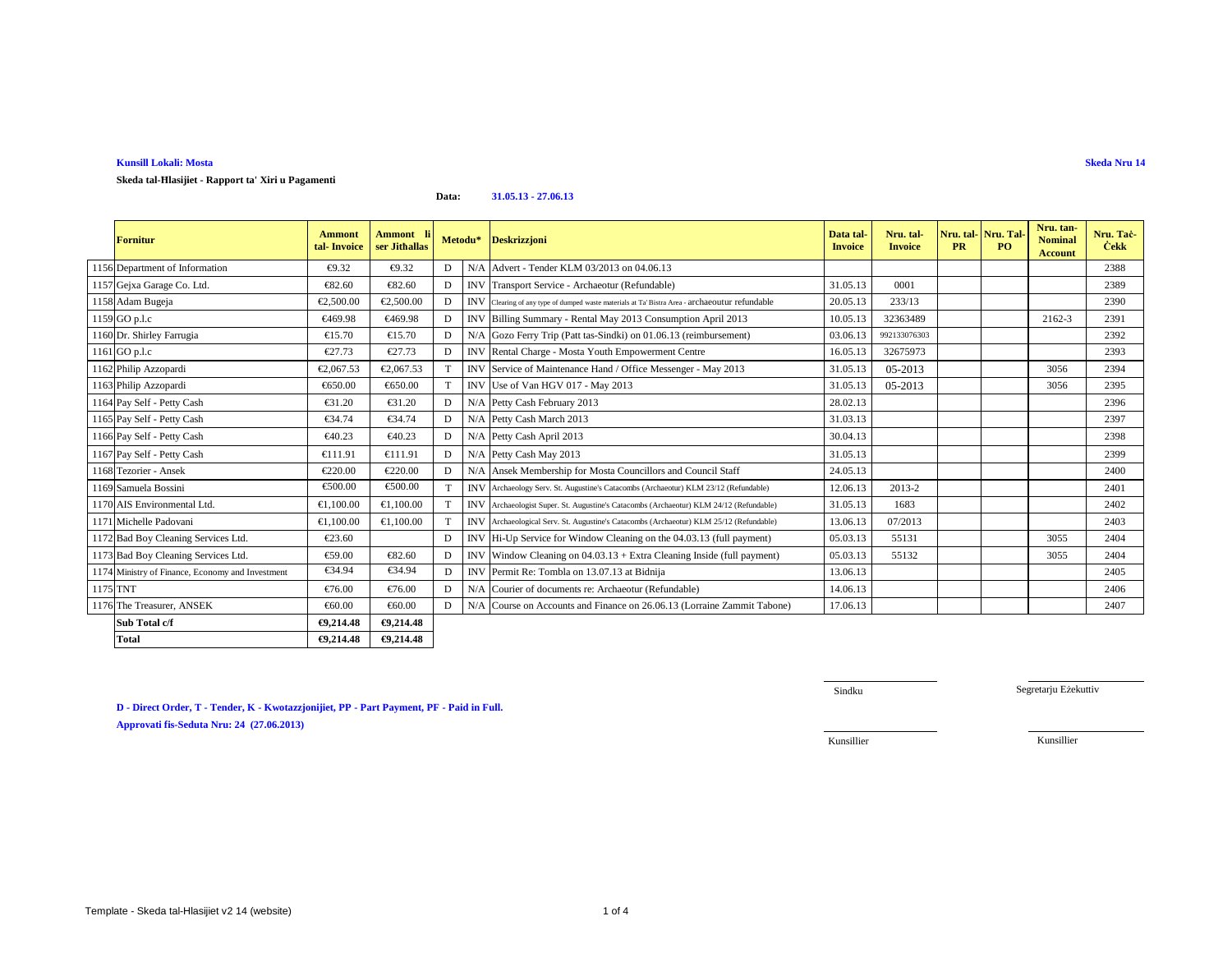# **Kunsill Lokali: Mosta**

# **Skeda tal-Ħlasijiet - Rapport ta' Xiri u Pagamenti**

**Data:31.05.13 - 27.06.13**

| <b>Fornitur</b>                                | <b>Ammont</b> tal-<br><b>Invoice</b> | Ammont li<br>ser Jithallas |   | Metodu*    | <b>Deskrizzjoni</b>                                                | Data tal-<br><b>Invoice</b> | Nru. tal-<br><b>Invoice</b> | <b>PR</b> | Nru. tal-Nru. Tal-<br>PO. | Nru. tan-<br><b>Nominal</b><br><b>Account</b> | Nru. Tač<br><b>Cekk</b> |
|------------------------------------------------|--------------------------------------|----------------------------|---|------------|--------------------------------------------------------------------|-----------------------------|-----------------------------|-----------|---------------------------|-----------------------------------------------|-------------------------|
| 1177 Staff 1                                   | €1,117.25                            | €1,117.25                  | D |            | N/A Honoraria for June 2013                                        | 28.06.13                    |                             |           |                           |                                               | 2408                    |
| 1178 Staff 2                                   | €1.982.08                            | €1,982.08                  | D |            | N/A Salary for June 2013                                           | 28.06.13                    |                             |           |                           |                                               | 2409                    |
| 1179 Staff 3                                   | €1.309.59                            | €1,309.59                  | D |            | N/A Salary for June 2013                                           | 28.06.13                    |                             |           |                           |                                               | 2410                    |
| 1180 Staff 4                                   | €1,334.59                            | €1,334.59                  | D |            | N/A Salary for June 2013                                           | 28.06.13                    |                             |           |                           |                                               | 2411                    |
| 1181 Staff 5                                   | €1,346.86                            | €1,346.86                  | D |            | N/A Salary for June 2013                                           | 28.06.13                    |                             |           |                           |                                               | 2412                    |
| 1182 Staff 6                                   | €1.272.86                            | €1,272.86                  | D |            | N/A Salary for June 2013                                           | 28.06.13                    |                             |           |                           |                                               | 2413                    |
| 1183 Staff 7                                   | €1,258.93                            | €1,258.93                  | D |            | N/A Salary for June 2013                                           | 28.06.13                    |                             |           |                           |                                               | 2414                    |
| 1184 Commissioner of Inland Revenue            | €2.584.60                            | €2,584.6                   | D |            | N/A NI and FSS for June 2013                                       | 28.06.13                    |                             |           |                           |                                               | 2415                    |
| 1185 Anna Maria Grech                          | €455.00                              | €455.00                    |   | <b>INV</b> | Youth Work Sevices March 2013                                      | 01.04.13                    | Mosta LC 03/13              |           |                           | 3365                                          | 2416                    |
| 1186 Compunet Operations Ltd.                  | €47.91                               | €47.91                     | D |            | INV 2 CanonBlack Cartridges                                        | 08.04.13                    | 6670                        |           | 376-13                    | 2620                                          | 2417                    |
| 1187 Louis Jewelery                            | €370.00                              | €370.00                    | D | <b>INV</b> | 18ct gold SolidMedal - Medalja ta'Gieh il-Mosta 25.04.13           | 03.05.13                    | 906                         |           | 390-13                    | 3360                                          | 2418                    |
| 1188 Strand Electronics Ltd.                   | €95.93                               | €95.93                     | D | <b>INV</b> | Maintennce on Kyocer Photocopier                                   | 03.05.13                    | 526455                      |           |                           | 3110                                          | 2419                    |
| 1189 Chris Tower Ladder                        | €206.50                              | €206.50                    | D | <b>INV</b> | Hiring of tower ladder on 15 & 18.09.12, 24.09.12                  | 10.01.13                    | 20799                       |           | 149-50/12 &<br>388-13     | 2720                                          | 2420                    |
| 1190 Charlie & Joseph Gauci                    | €5,570.72                            | €5,570.72                  | T | <b>INV</b> | Street Sweeping for March 2013                                     | 31.03.13                    | 1087                        |           |                           | 3051                                          | 2421                    |
| 1191 C.S.D Office Trade                        | €80.94                               | €80.94                     | D | <b>INV</b> | Various Statineries                                                | 04.04.13                    | 43435                       |           | 373-13                    | 2620                                          | 2422                    |
| 1192 Dconsulta                                 | €860.00                              | €860.00                    |   | <b>INV</b> | Accounting Services April 2013                                     | 26.04.13                    | 12                          |           |                           | 3160                                          | 2423                    |
| 1193 Permanent Secretary, Ministry for Tourism | €100.00                              |                            | D | <b>INV</b> | DLG Advert - ARK 29-2012 on 10.04.13 - Archaeotur (Refundable)     | 05.04.13                    |                             |           |                           |                                               | 2424                    |
| 1194 Permanent Secretary, Ministry for Tourism | €100.00                              |                            | D |            | INV DLG Advert - ARK 33-2013 on 17.04.13 - Archaeotur (Refundable) | 15.04.13                    |                             |           |                           |                                               | 2424                    |
| 1195 Permanent Secretary, Ministry for Tourism | €85.00                               |                            | D |            | INV DLG Advert - ARK 34-2013 on 08.05.13 - Archaeotur (Refundable) | 07.05.13                    |                             |           |                           |                                               | 2424                    |
| 1196 Permanent Secretary, Ministry for Tourism | €85.00                               |                            | D | <b>INV</b> | DLG Advert - ARK 37-2013 on 15.05.13 - Archaeotur (Refundable)     | 13.05.13                    |                             |           |                           |                                               | 2424                    |
| 1197 Permanent Secretary, Ministry for Tourism | €100.00                              |                            | D |            | INV DLG Advert - KLM 01-2013 on 17.04.13                           | 15.04.13                    |                             |           |                           |                                               | 2424                    |
| 1198 Permanent Secretary, Ministry for Tourism | €50.00                               | €520.00                    | D |            | INV DLG Advert - KLM 02-2013 on 08.0513                            | 03.05.13                    |                             |           |                           |                                               | 2424                    |
| Sub Total c/f                                  | €20,413.76                           | €20,413.76                 |   |            |                                                                    |                             |                             |           |                           |                                               |                         |
| Sub Total b/f (page 1 of 4)                    | €9,214.48                            | €9,214.48                  |   |            |                                                                    |                             |                             |           |                           |                                               |                         |
| Total                                          | €29,628.24                           | €29,628.24                 |   |            |                                                                    |                             |                             |           |                           |                                               |                         |

**D - Direct Order, T - Tender, K - Kwotazzjonijiet, PP - Part Payment, PF - Paid in Full. Approvati fis-Seduta Nru: 24 (27.06.2013)**Kunsillier Kunsillier

Sindku

Segretarju Eżekuttiv

 $\overline{\phantom{a}}$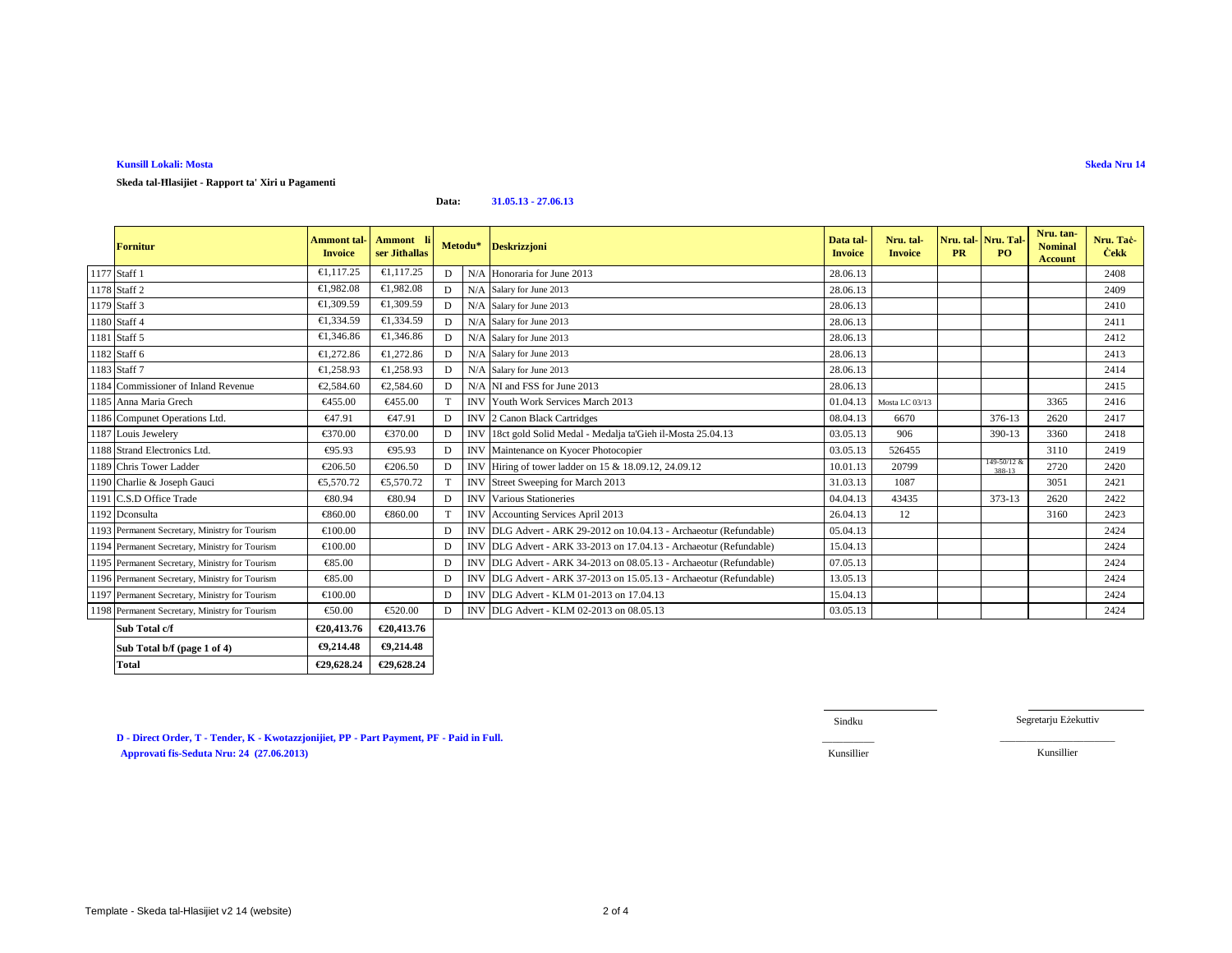### **Kunsill Lokali MostaSkeda Nru 14**

**Skeda tal-Hlasijiet - Rapport ta' Xiri u Pagamenti**

**Data:31.05.13-27.06.13**

| <b>Fornitur</b>                          | <b>Ammont</b> tal<br><b>Invoice</b> | Ammont li<br>ser Jithallas | Metodu* |            | <b>Deskrizzjoni</b>                                               | Data tal-<br><b>Invoice</b> | Nru. tal-<br><b>Invoice</b> | Nru. tal Nru. Tal<br><b>PR</b> | PQ     | Nru. tan-<br><b>Nominal</b><br><b>Account</b> | Nru. Taċ<br><b>Cekk</b> |
|------------------------------------------|-------------------------------------|----------------------------|---------|------------|-------------------------------------------------------------------|-----------------------------|-----------------------------|--------------------------------|--------|-----------------------------------------------|-------------------------|
| 1199 Environmental Landscapes Cons. Ltd. | €3,380.83                           | €3,380.83                  | T       | <b>INV</b> | Cleaning and Maintenance of Rrks and Gardens for March 2013       | 31.03.13                    | 9540                        |                                |        | 3061                                          | 2425                    |
| 1200 Frankie Mifsud                      | €831.25                             | €831.25                    | T       | <b>INV</b> | Maintenance and Cleaning for the ublic Convenience for March 2013 | 31.03.13                    | 10                          |                                |        | 3053                                          | 2426                    |
| 1201 Galea Curmi Engineering Consultants | €408.81                             | €40881                     | T       | <b>INV</b> | Contract Manager Fee March 2013                                   | 28.03.13                    | 2559                        |                                |        |                                               | 2427                    |
| 1202 GO p.l.c                            | €239.54                             | €239.54                    | K       | <b>INV</b> | Sale of Hardware/Software includig Installation                   | 23.04.13                    | 62772                       |                                |        | 7310                                          | 2428                    |
| 1203 Dr. Joe Mifsud                      | €590.00                             | €590.00                    | T       | <b>INV</b> | Legal Fees Marb 2013                                              | 05.04.13                    |                             |                                |        | 3140                                          | 2429                    |
| 1204 JP Baldacchino & Co. Ltd.           | €95.11                              |                            | D       | <b>INV</b> | Various Maintenance                                               | 09.04.13                    | 78307                       |                                | 374-13 | 2210/002                                      | 2430                    |
| 1205 JP Baldacchino & Co. Ltd.           | €44.24                              | €139.35                    | D       | IN         | Varios Maintenance                                                | 18.04.13                    | 78659                       |                                | 385-13 | 2210/002                                      | 2430                    |
| 1206 Karta Converters Ltd.               | €126.97                             | €126.97                    | D       | <b>INV</b> | White Tidet Paper Maxi Rolls                                      | 08.05.13                    | 642368                      |                                | 391-13 | 2220                                          | 2431                    |
| 1207 Koperattiva Tabelli u Sinjali       | €389.73                             |                            | D       | <b>INV</b> | Various Maintenance                                               | 03.01.13                    | 17433                       |                                | 273-13 | 3059                                          | 2432                    |
| 1208 Koperattiva Tabelli u Sinjali       | €61.81                              |                            | D       | <b>INV</b> | VariousMaintenance                                                | 08.03.13                    | 17752                       |                                | 378-13 | 2365                                          | 2432                    |
| 1209 Koperattiva Tabelli u Sinjali       | €152.57                             | €604.11                    | D       |            | <b>INV</b> Various Maintenance                                    | 08.03.13                    | 17782                       |                                | 354-13 | 3059                                          | 2432                    |
| 1210 The Lighthouse Keepers              | €265.94                             |                            | T       |            | <b>INV</b> Street Lighting Maintenance                            | 30.04.13                    | 1721                        |                                |        | 3010                                          | 2433                    |
| 1211 The Lighthouse Keepers              | €265.94                             |                            | T       | <b>INV</b> | <b>Street Lighting Maintenance</b>                                | 30.04.13                    | 1722                        |                                |        | 3010                                          | 2433                    |
| 1212 The Lighthouse Keepers              | €27.86                              |                            | T       | <b>INV</b> | Street LightingMaintenance                                        | 30.04.13                    | 1755                        |                                |        | 3010                                          | 2433                    |
| 1213 The Lighthouse Keepers              | €34.92                              |                            | T       |            | <b>INV</b> Street Lighting Maintenance                            | 30.04.13                    | 1766                        |                                |        | 3010                                          | 2433                    |
| 1214 The Lighthouse Keepers              | €27.86                              |                            | T       |            | <b>INV</b> Street Lighting Maintenance                            | 30.04.13                    | 1767                        |                                |        | 3010                                          | 2433                    |
| 1215 The Lighthouse Keepers              | €33.08                              |                            | T       |            | <b>INV</b> Street Lighting Maintenance                            | 30.04.13                    | 1802                        |                                |        | 3010                                          | 2433                    |
| 1216 The Lighthouse Keepers              | €0.00                               | €655.60                    | T       | <b>INV</b> | Street Lighting Maintenance                                       | 30.04.13                    | 1884                        |                                |        | 3010                                          | 2433                    |
| 1217 Mario Mallia                        | €869.29                             | €869.29                    | D       | <b>INV</b> | Various Road Markng Paint                                         | 08.04.13                    | 1623                        |                                |        | 2365                                          | 2434                    |
| 1218 New Reef                            | €48.00                              | €48.00                     | D       | <b>INV</b> | Brown w/ gold frame and mount (Gielil-Mosta 25.04.13)             | 03.05.13                    | 30061                       |                                | 395-13 | 3360                                          | 2435                    |
| 1219 Northern Cleaning Group Ltd.        | €12,410.1                           | €12,410.1                  | T       | <b>INV</b> | Waste Collection March 2013                                       | 31.03.13                    | 3/13                        |                                |        | 3041                                          | 2436                    |
| 1220 Noel Fabri                          | €252.53                             | €252.53                    | D       | <b>INV</b> | Librarian Feb, MarApr 2013                                        | 10.05.13                    |                             |                                |        | 2995                                          | 2437                    |
| 1221 R&G Hardware Stores                 | €54.60                              | €54.60                     | D       | <b>INV</b> | Various Maitenance                                                | 18.03.13                    | 30692                       |                                | 377-13 | 2210/002                                      | 2438                    |
| Sub Total c/f                            | €20,610.99                          | €20,610.99                 |         |            |                                                                   |                             |                             |                                |        |                                               |                         |
| Sub Total b/f (page 2 of 4)              | €29,628.24                          | €29,628.24                 |         |            |                                                                   |                             |                             |                                |        |                                               |                         |

**D - Direct Order, T - Tender, K - Kwotazzjonijiet, PP - Part Payment, PF - Paid in Full. Approvati fis-Seduta Nru: 24 (27.06.2013)**Kunsillier Kunsillier

**€50,239.23 €50,239.23**

Sindku

Segretarju Eżekuttiv

\_\_\_\_\_\_\_\_\_\_\_\_\_\_\_\_\_\_\_\_\_\_

**Total**